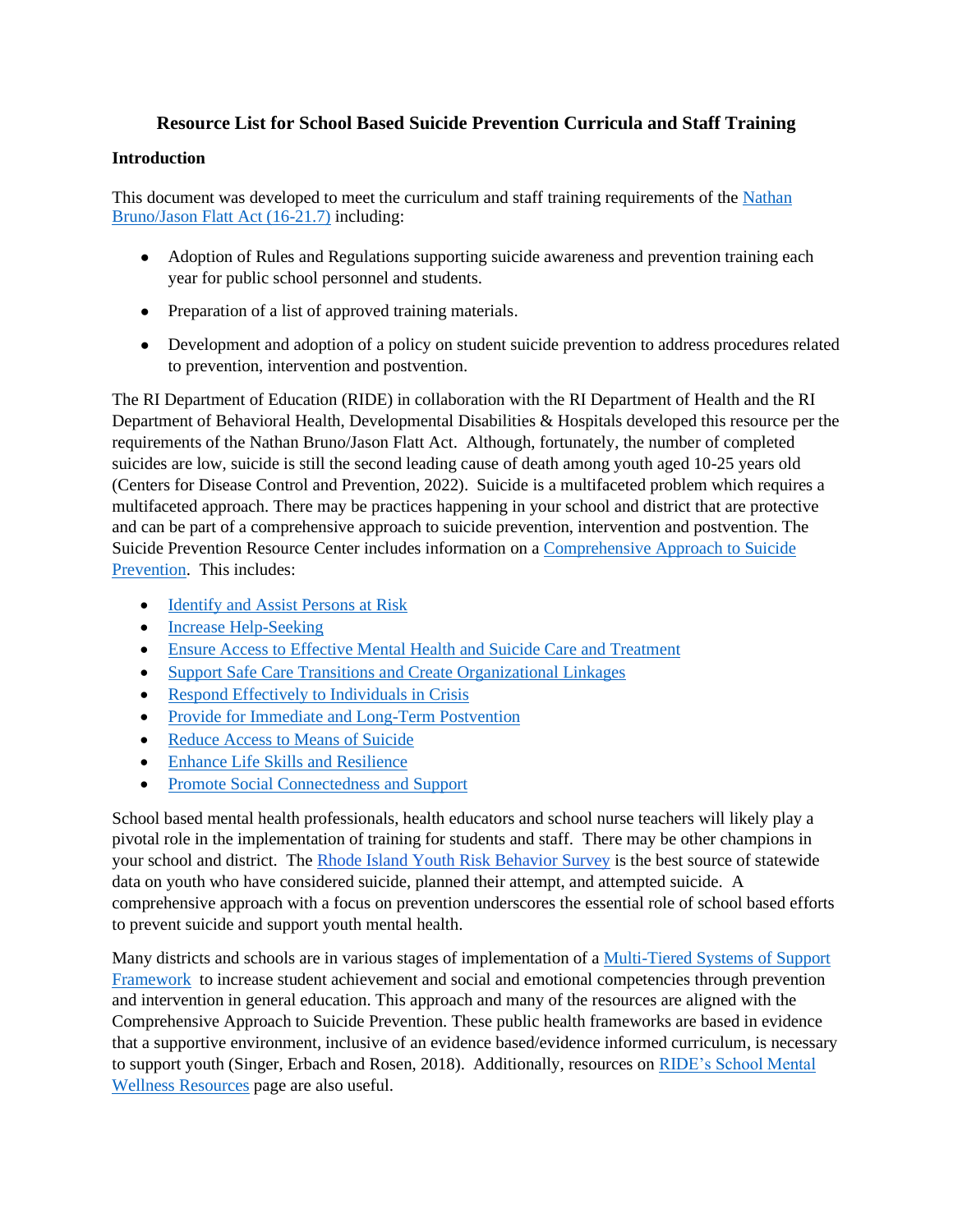#### **Contextualizing Evidence Based Approaches**

Although schools are a logical place to implement suicide prevention programs, the research base for school-based approaches is limited due to challenges with implementation and evaluation (Singer, et.al., 2018). The following curricula and training recommendations should be considered within the context of your current efforts and alignment with a comprehensive approach to suicide prevention identified herein.

The term "evidence based" is not a static measure. For example, the United States Department of Health and Human Services Substance Abuse Mental Health Services Administration (SAMHSA) supported a National Registry of Evidence Based Programs and Practices, a searchable database of evidence-based programs in behavioral health inclusive of mental health and substance abuse. The website was phased out in 2018. There are evidence-based programs that are considered "legacy" programs from the list. SAMHSA currently supports an Evidence Based [Practice Resource Center.](https://www.samhsa.gov/resource-search/ebp)

The Elementary and Secondary Education Act amendment, the Every Student Succeeds Act (ESSA) requires or recommends interventions be supported on the basis of evidence and stipulates four tiers of such evidence-based support (Section 8101(21)(A)). RIDE's Practitioner's [Guide for School Improvement](https://drive.google.com/drive/folders/1iCMY4GEfePQvvhDzMpYeQ7aRG9UJF9xY)  [\(2021-22\)](https://drive.google.com/drive/folders/1iCMY4GEfePQvvhDzMpYeQ7aRG9UJF9xY) includes the table below, adapted from [Chiefs For Change o](http://chiefsforchange.org/wp-content/uploads/2016/07/ESSA-and-Evidence-Why-It-Matters.pdf)utlines in greater detail the four tiers of evidence-based support per ESSA. A RIDE produced [video](https://drive.google.com/drive/folders/1a2R5Ic_PQgJK84LHgIWBMpa50XMuEpZ0) providing further detail on selection of evidence based programs was developed to support school improvement efforts.

| "Demonstrates statistically significant effect<br>student<br>on<br>outcomes or other relevant outcomes."<br>Required for funding under School Improvement (Sec. 1003). A<br>comparison table on page 3 provides information on<br>requirements across all Federal Programs in the CRP. |                                                                                                                                                |                                                                                                                                              | "Demonstrates a<br>rationale based on high<br>quality research findings<br>or positive valuation that<br>such activity, strategy, or<br>intervention is likely to<br>improve student outcomes |
|----------------------------------------------------------------------------------------------------------------------------------------------------------------------------------------------------------------------------------------------------------------------------------------|------------------------------------------------------------------------------------------------------------------------------------------------|----------------------------------------------------------------------------------------------------------------------------------------------|-----------------------------------------------------------------------------------------------------------------------------------------------------------------------------------------------|
| Tier 1:                                                                                                                                                                                                                                                                                | Tier 2:                                                                                                                                        | Tier 3:                                                                                                                                      | Tier 4:                                                                                                                                                                                       |
| <b>Strong Evidence</b>                                                                                                                                                                                                                                                                 | <b>Moderate Evidence</b>                                                                                                                       | <b>Promising Evidence</b>                                                                                                                    | <b>Strong Theory Under<br/>Evaluation</b>                                                                                                                                                     |
| Supported by at<br>least one well-<br>designed, well-<br>implemented<br>experimental study<br>(randomized-<br>control trials).                                                                                                                                                         | Supported by at least<br>one well-designed,<br>well-implemented<br>quasi-experimental<br>study (matched<br>groups, interrupted<br>time series) | Supported by at least<br>one well-designed.<br>well-implemented<br>correlational study<br>with statistical<br>controls for selection<br>bias | Includes ongoing efforts to<br>establish the effectiveness<br>of the intervention and<br>bolster its evidence tier.                                                                           |

The Rhode Island Governor's Council on Behavioral Health Prevention Advisory Committee has developed a process to ensure that any locally developed curricula and supports are based on evidence. Details about the process can be found [here.](https://www.riprc.org/resources/complete-application-to-be-deemed-an-evidence-based-practice/)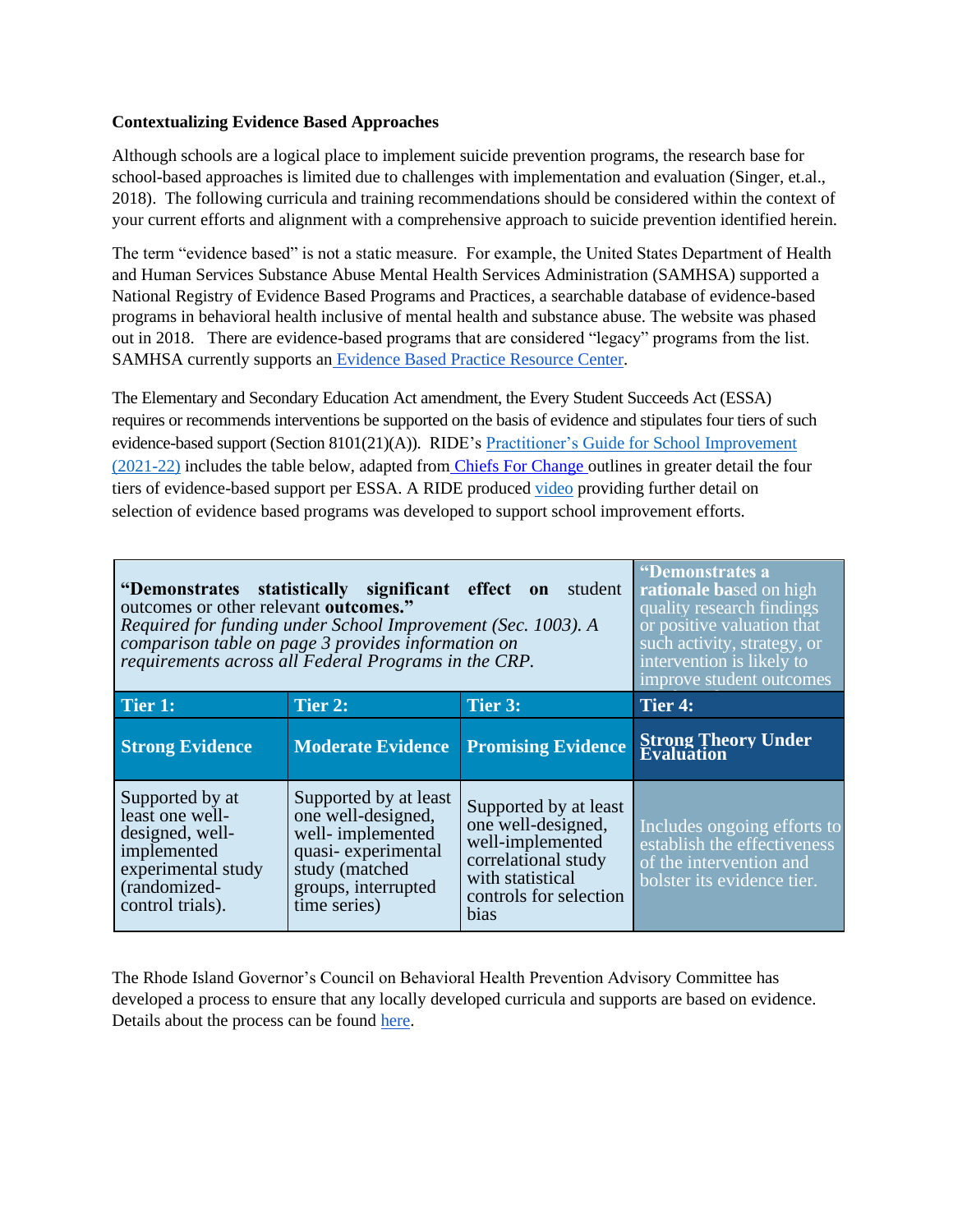## **RIDE Approved Resources**

RIDE strongly encourages districts to utilize these evidence-based tools when selecting curricula from the RIDE approved list. The following tools meet the requirements of the Nathan Bruno/Jason Flatt Act and the Annual School Health reporting requirements.

| <b>Signs of Suicide</b>             | MindWise Innovations SOS is a youth suicide prevention program, for youth in grades                |  |
|-------------------------------------|----------------------------------------------------------------------------------------------------|--|
|                                     | 6-12, that has demonstrated an improvement in students' knowledge and adaptive                     |  |
|                                     | attitudes about suicide risk and depression.                                                       |  |
| <b>Teen Mental Health First Aid</b> | National Council on Mental Well Being Teen Mental Health First Aid is a training                   |  |
|                                     | program for teens brought to the United States by the National Council for Mental                  |  |
|                                     | <b>Wellbeing</b> in partnership with <b>Born This Way Foundation</b> . Teens learn the skills they |  |
|                                     | need to have supportive conversations with their friends and how to get help from a                |  |
|                                     | responsible and trusted adult. This program targets high school students in grades 10-             |  |
|                                     | 12.                                                                                                |  |
| <b>Lifelines</b>                    | Hazeldon Publishing - Lifelines®: A Comprehensive Suicide Awareness and                            |  |
|                                     | Responsiveness Program for Teens, includes three components: Lifelines:                            |  |
|                                     | Prevention, Lifelines: Intervention, and Lifelines: Postvention. This curriculum has               |  |
|                                     | recently been updated and includes grades 5-12.                                                    |  |
| Erika's Lighthouse                  | Erika's Lighthouse is a suite of programs including an introduction to mental health,              |  |
|                                     | depression-literacy, help-seeking and what it takes to promote good mental health.                 |  |
|                                     | Focused on grades 4-12, these no-cost, skills-based programs use diverse teen voices to            |  |
|                                     | spread awareness and reduce stigma.                                                                |  |

### **Curriculum Material for Grades 6-12**

## **Staff Training**

| Youth Mental Health First Aid        | National Council on Mental Well Being -YMHFA is designed to teach anyone how to               |
|--------------------------------------|-----------------------------------------------------------------------------------------------|
|                                      | help a youth who is experiencing a mental health or substance use challenge or is in          |
|                                      | crisis. The course includes: mental health challenges for youth, reviews typical              |
|                                      | adolescent development, and provides guidance through the ALGEE action plan for               |
|                                      | both crisis and non-crisis situations. Staff training and training of trainers are available. |
| Columbia Suicide Prevention          | This training is based on the Columbia Lighthouse Project -The Columbia-Suicide               |
| <b>Training</b>                      | Severity Rating Scale (C-SSRS), a series of questions that anyone can use to prevent          |
|                                      | suicide. The training provides support to use the tool within a school or community           |
|                                      | context. Bradley Hospital and Rhode Island Student Assistance Services provides               |
|                                      | training in the C-SSRS.                                                                       |
| <b>Signs Matter: Early Detection</b> | American Foundation for Suicide Prevention - Signs Matter was developed based on a            |
|                                      | combination of science and best practice. The program presents scientifically based           |
|                                      | information on a variety of topics related to youth suicide, alongside best practice          |
|                                      | recommendations in the mental health and education fields for grades K-12.                    |
| <b>At Risk for Educators</b>         | Kognito At Risk is a series of video simulations for educators on suicide prevention          |
|                                      | and supporting mental health of youth in grades K-12.                                         |
| <b>ACT</b> for School Staff          | MindWise Innovation provides a one-hour, self-guided online course to recognize when          |
|                                      | a student is experiencing suicidal thoughts and how to ACT (Acknowledge, Care, Tell).         |
| Navigate 360 Suicide                 | The Suicide Awareness and Prevention in Schools curriculum can be taken by any                |
| <b>Awareness and Prevention in</b>   | employee in a K-12 setting for knowledge and resources on how to support youth                |
| <b>Schools</b>                       | mental health and how to help youth who are experiencing challenges.                          |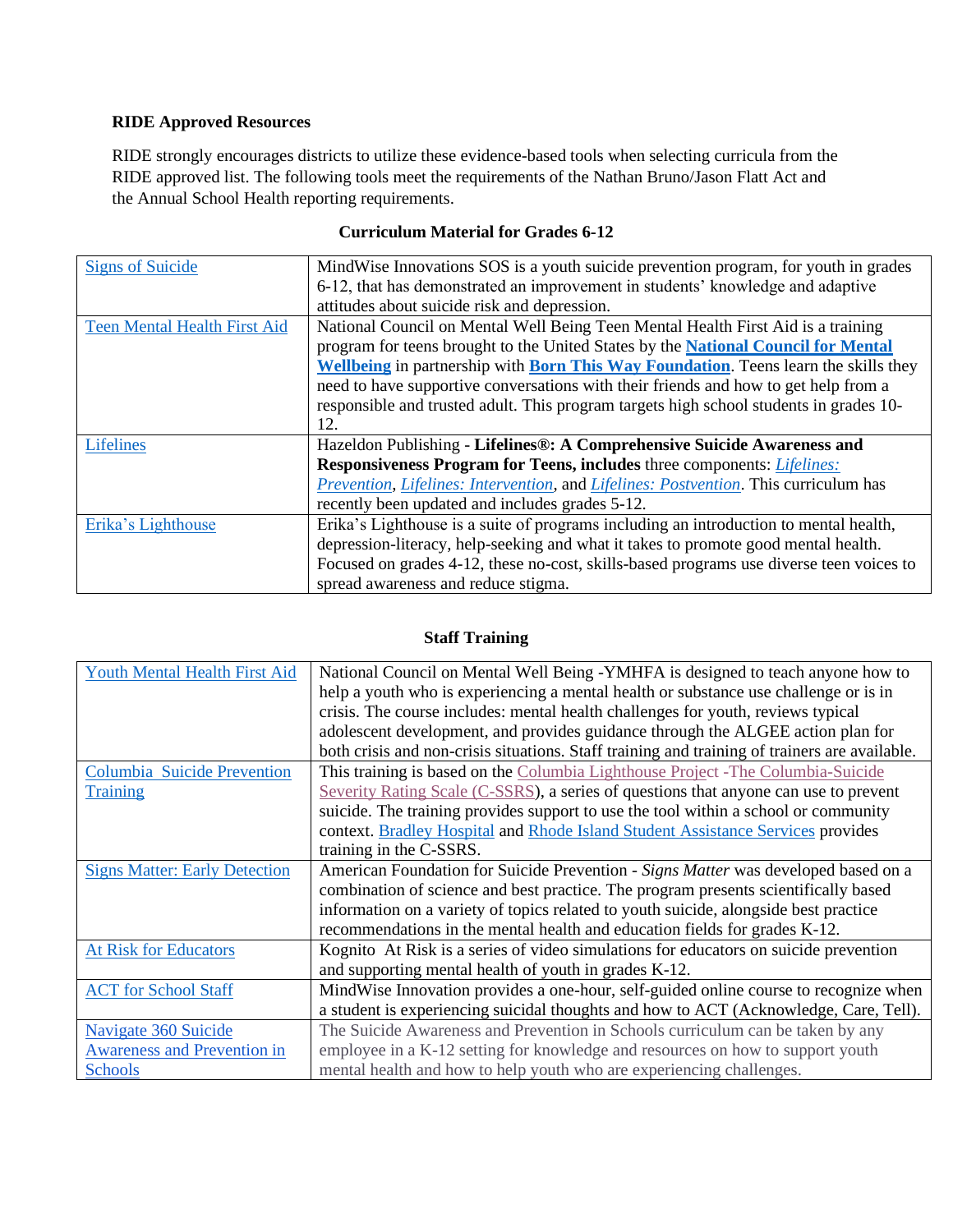#### **Implementation Supports**

[RISAS](https://risas.org/) also provides training for school staff in the Suicide Prevention Initiative (SPI) referral process, which is the recommended process for referring a student at risk for suicide to appropriate services. The SPI represents a partnership of the RI Department of HEALTH, RISAS, Bradley Hospital/KidsLink RI, Brown University and a number of Rhode Island school districts. The process is referenced in the Model Policy Guidance, a complementary resource and requirement of the Nathan Bruno Act.

Additionally, the [Samaritans of Rhode Island](http://www.samaritansri.org/) receives a small legislative grant to provide evidence informed resources to educators.

RIDE recommends that districts make provisions for onsite school mental health supports for staff who are taking training that are exclusively online. It would be beneficial to have staff with expertise in mental health to answer questions, contribute to the local context and provide support as necessary and appropriate.

In an effort to support all students, RIDE developed curated resources to support Culturally Responsive [and Sustaining Education.](https://www.ride.ri.gov/Portals/0/Uploads/Documents/Instruction-and-Assessment-World-Class-Standards/HQCM-Bundle/HQCM_ReviewTools_June2020.pdf?ver=2020-06-30-092444-087) Additional resources on providing Culturally Responsive and Sustaining Education from SAMHSA and the Suicide Prevention Resource Center can be accessed [here.](https://www.sprc.org/keys-success/culturally-competent) 

**Disclaimer** \*This document is intended to support district and school leadership teams in selecting suicide prevention curricula and gate keeper training for both students and staff. This document contains examples products and resources developed in consultation with subject matter experts from the RI Department of Health and RI Department of Behavioral Health, Developmental Disabilities & Hospitals per the directive in the Nathan Bruno Act. The inclusion of such information does not constitute an endorsement by RIDE, nor a preference/support for these resources compared to others that might be available. If you have suggestions for inclusion of other curricula, please send that information to Rosemary Reilly-Chammat Ed.D. at [rosemary.reilly-chammat@ride.ri.gov.](mailto:rosemary.reilly-chammat@ride.ri.gov)